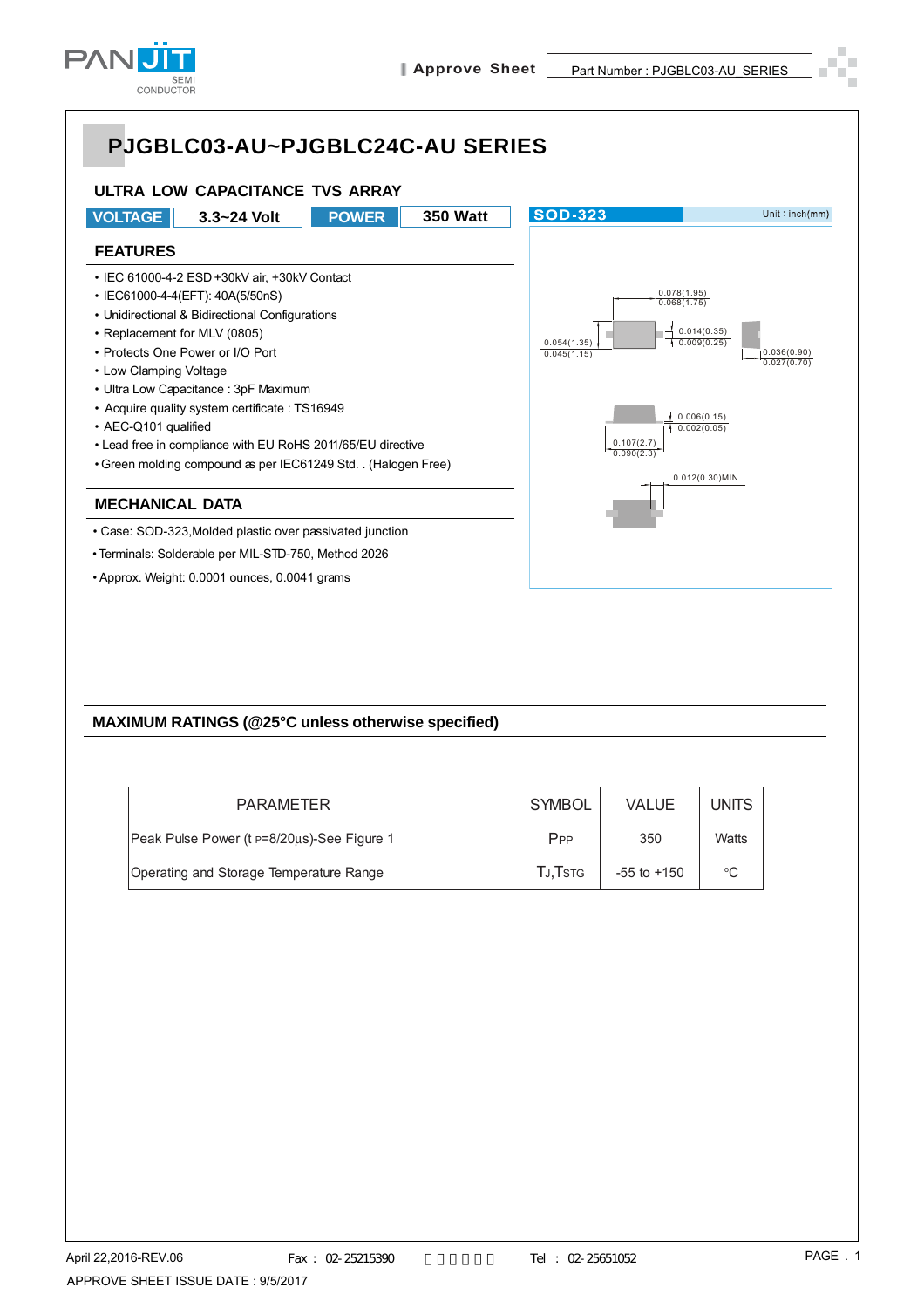

#### **ELECTRICAL CHARACTERISTICS PER LINE (@25°C unless otherwise specified)**

| Part Number<br>(See Notes1-2) | Peak Power<br>Dissipation<br>$@8/20\mu s$<br><b>PPPM</b> | Rated-Stand-<br>Off Voltage | Reverse Breakdown Voltage<br>VBR @ IT |        |              | Maximum Clamping<br>Voltage (See Fig.2)<br>@8720us PPPM |              | Leakage<br>Current | Off-State<br>Capacitance,<br>1MHz Zero dc<br><b>Bias</b><br>0V@1MHz | Marking   |  |
|-------------------------------|----------------------------------------------------------|-----------------------------|---------------------------------------|--------|--------------|---------------------------------------------------------|--------------|--------------------|---------------------------------------------------------------------|-----------|--|
|                               |                                                          | <b>VRWM</b>                 |                                       |        |              |                                                         |              | IR @ VRWM          | Co                                                                  | Code      |  |
|                               |                                                          | Max.                        | Min.                                  | Max.   | $\mathsf{L}$ | $Vc@I$ PP                                               |              | Max.               | Max.                                                                |           |  |
|                               | W                                                        | $\vee$                      | V                                     | $\vee$ | mA           | $\vee$<br>A                                             |              | μA                 | pF                                                                  |           |  |
| PJGBLC03-AU                   | 350                                                      | 3.3                         | 4.75                                  | 5.25   | $\mathbf{1}$ | 7.5                                                     | $\mathbf{1}$ | 20                 | 3                                                                   | AA        |  |
| PJGBLC03C-AU                  | 350                                                      | 3.3                         | 4.75                                  | 5.25   | $\mathbf{1}$ | 7.5                                                     | $\mathbf{1}$ | 20                 | 3                                                                   | AQ        |  |
| PJGBLC05-AU                   | 350                                                      | 5.0                         | 7.03                                  | 7.77   | 1            | 9.8                                                     | $\mathbf 1$  | 5                  | 3                                                                   | AB        |  |
| PJGBLC05C-AU                  | 350                                                      | 5.0                         | 7.03                                  | 7.77   | 1            | 9.8                                                     | $\mathbf 1$  | 5                  | 3                                                                   | <b>AL</b> |  |
| PJGBLC08-AU                   | 350                                                      | 8.0                         | 8.93                                  | 9.87   | 1            | 13.4                                                    | $\mathbf{1}$ | 1                  | 3                                                                   | <b>AC</b> |  |
| PJGBLC08C-AU                  | 350                                                      | 8.0                         | 8.93                                  | 9.87   | $\mathbf{1}$ | 13.4                                                    | $\mathbf{1}$ | $\mathbf{1}$       | 3                                                                   | AR        |  |
| PJGBLC12-AU                   | 350                                                      | 12                          | 13.97                                 | 15.44  | 1            | 19                                                      | $\mathbf 1$  | 1                  | 3                                                                   | AJ        |  |
| PJGBLC12C-AU                  | 350                                                      | 12                          | 13.97                                 | 15.44  | 1            | 19                                                      | $\mathbf 1$  | 1                  | 3                                                                   | AM        |  |
| PJGBLC15-AU                   | 350                                                      | 15                          | 17.39                                 | 19.22  | 1            | 24                                                      | $\mathbf{1}$ | 1                  | 3                                                                   | <b>AS</b> |  |
| PJGBLC15C-AU                  | 350                                                      | 15                          | 17.39                                 | 19.22  | $\mathbf{1}$ | 24                                                      | $\mathbf{1}$ | 1                  | 3                                                                   | AN        |  |
| PJGBLC24-AU                   | 350                                                      | 24                          | 27.27                                 | 30.14  | $\mathbf{1}$ | 43                                                      | 1            | 1                  | 3                                                                   | AT        |  |
| PJGBLC24C-AU                  | 350                                                      | 24                          | 27.27                                 | 30.14  | 1            | 43                                                      | $\mathbf 1$  | 1                  | 3                                                                   | AP        |  |

NOTES:

- 1.Part numbers with an additional "C" suffix are bidirectional devices,i.e.,PJGBLC03 C
- 2.Unidirectional Only : Positive potential is applied from pin 2 to 1



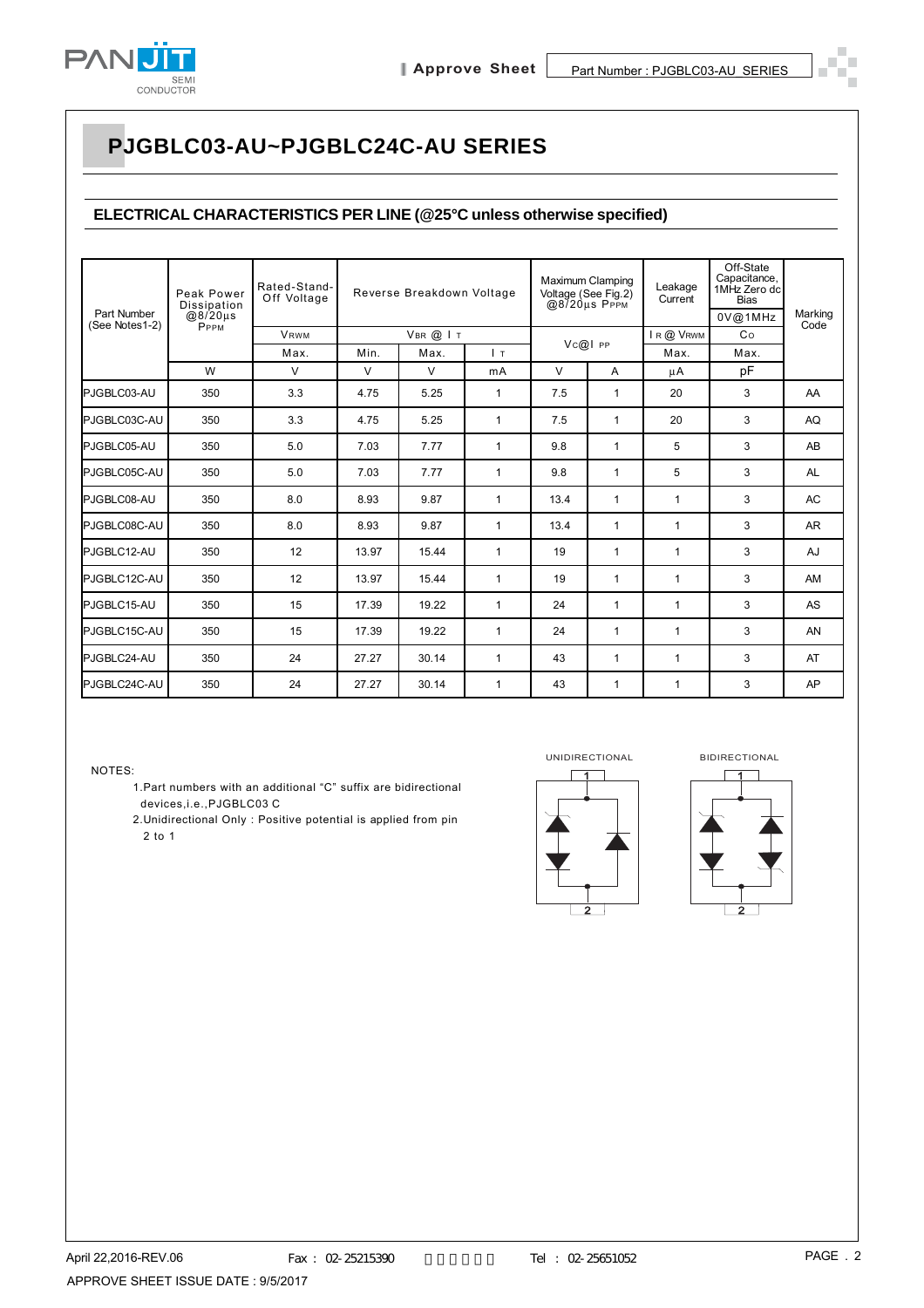

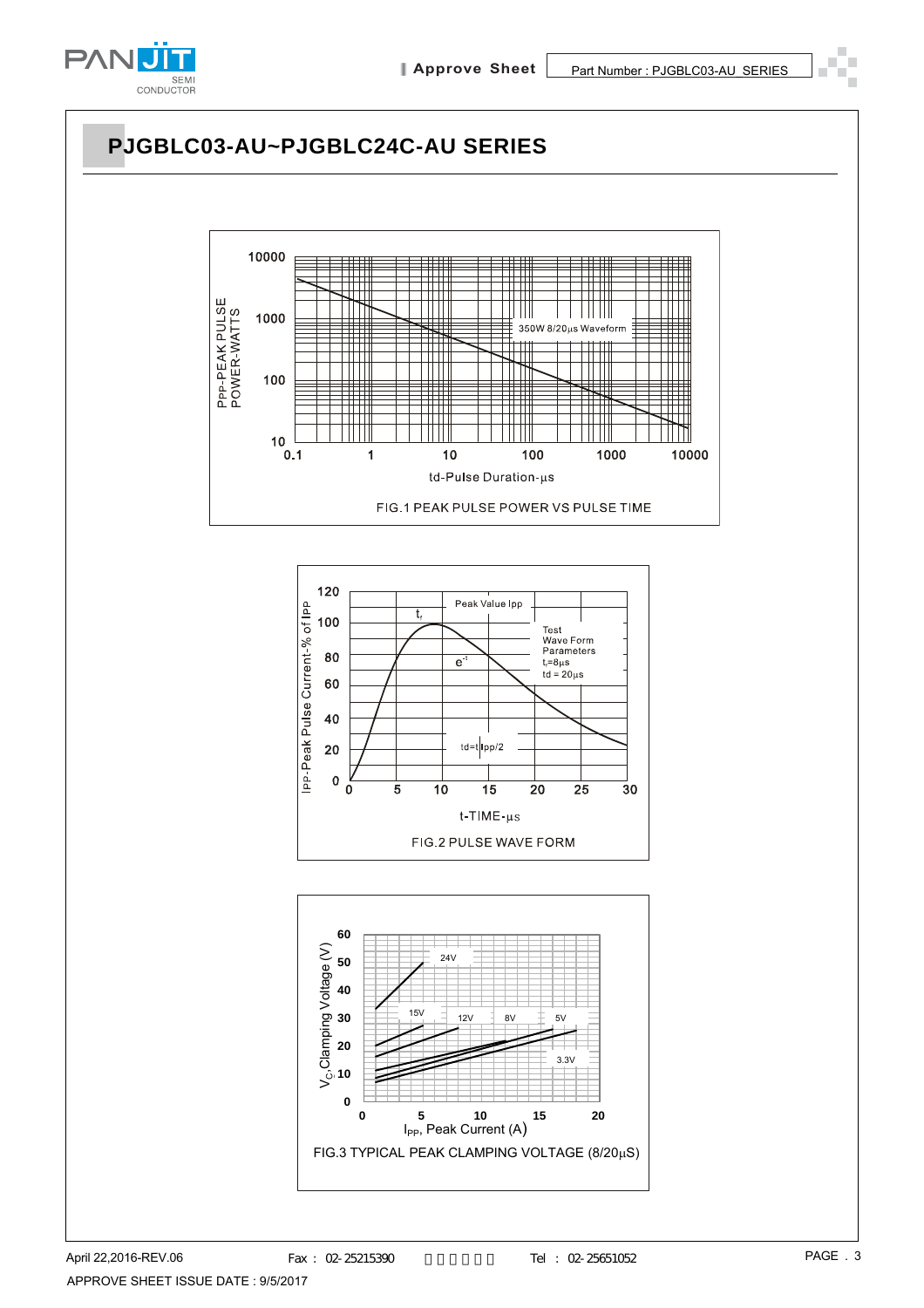



#### **ORDER INFORMATION**

- Packing information
	- T/R 12K per 13" plastic Reel
	- T/R 5K per 7" plastic Reel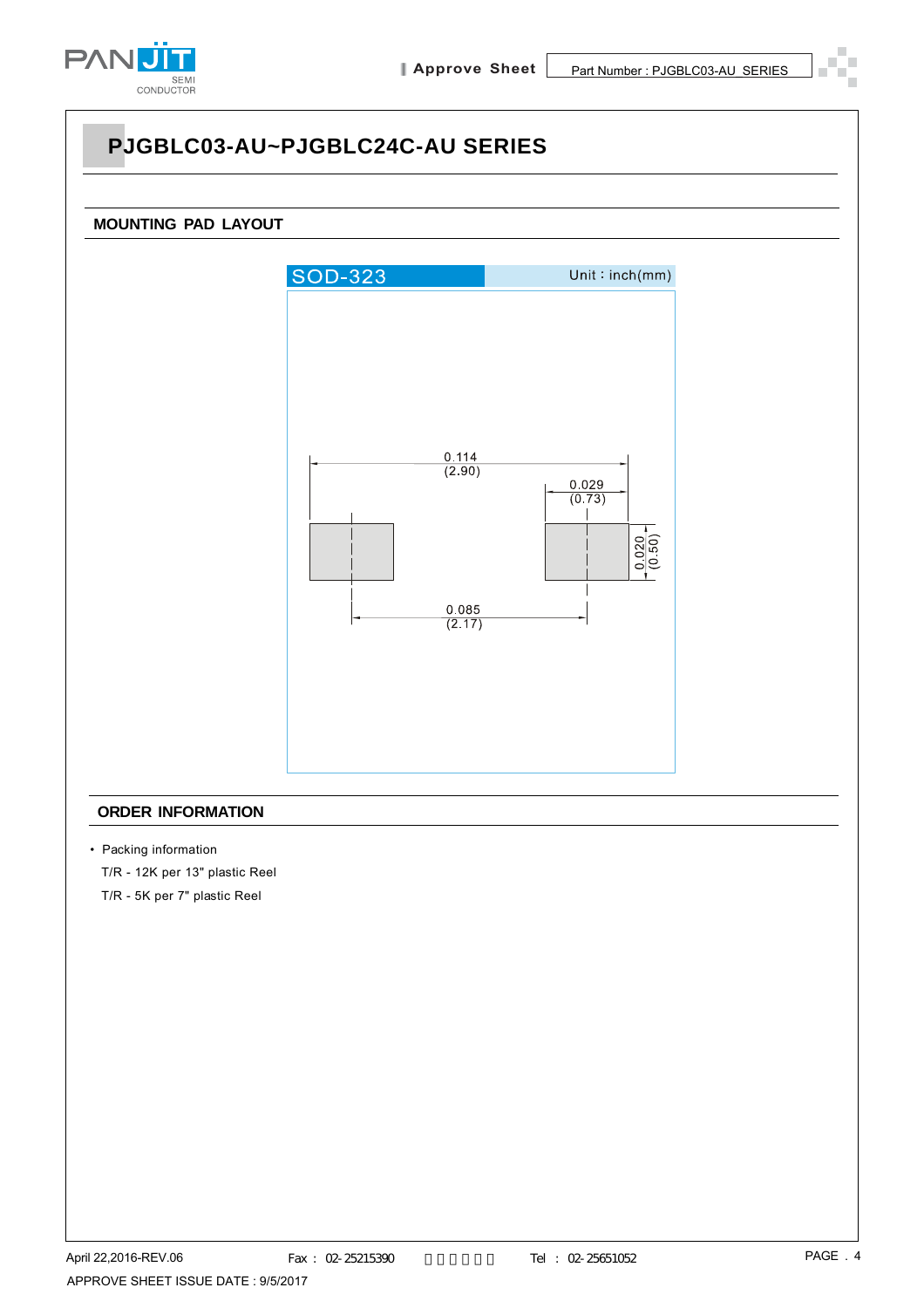

#### **Part No\_packing code\_Version**

PJGBLC03-AU\_R1\_000A1 PJGBLC03-AU\_R2\_000A1

#### **For example :**

#### **RB500V-40\_R2\_00001**



**Serial number Version code means HF Packing size code means 13" Packing type means T/R**

|                                                | <b>Version Code XXXXX</b> |                                            |   |                                                      |   |                                       |
|------------------------------------------------|---------------------------|--------------------------------------------|---|------------------------------------------------------|---|---------------------------------------|
| <b>Packing type</b>                            | 1 <sup>st</sup> Code      | <b>Packing size code</b>                   |   | 2 <sup>nd</sup> Code HF or RoHS 1 <sup>st</sup> Code |   | 2 <sup>nd</sup> ~5 <sup>th</sup> Code |
| <b>Tape and Ammunition Box</b><br>(T/B)        | A                         | N/A                                        | 0 | <b>HF</b>                                            | 0 | serial number                         |
| <b>Tape and Reel</b><br>(T/R)                  | R                         | 7"                                         |   | <b>RoHS</b>                                          | 1 | serial number                         |
| <b>Bulk Packing</b><br>(B/P)                   | B                         | 13"                                        | 2 |                                                      |   |                                       |
| <b>Tube Packing</b><br>(T/P)                   | т                         | 26 <sub>mm</sub>                           | X |                                                      |   |                                       |
| <b>Tape and Reel (Right Oriented)</b><br>(TRR) | $\mathbf{s}$              | 52 <sub>mm</sub>                           | Υ |                                                      |   |                                       |
| <b>Tape and Reel (Left Oriented)</b><br>(TRL)  |                           | <b>PANASERT T/B CATHODE UP</b><br>(PBCU)   | U |                                                      |   |                                       |
| <b>FORMING</b>                                 | F                         | <b>PANASERT T/B CATHODE DOWN</b><br>(PBCD) | D |                                                      |   |                                       |